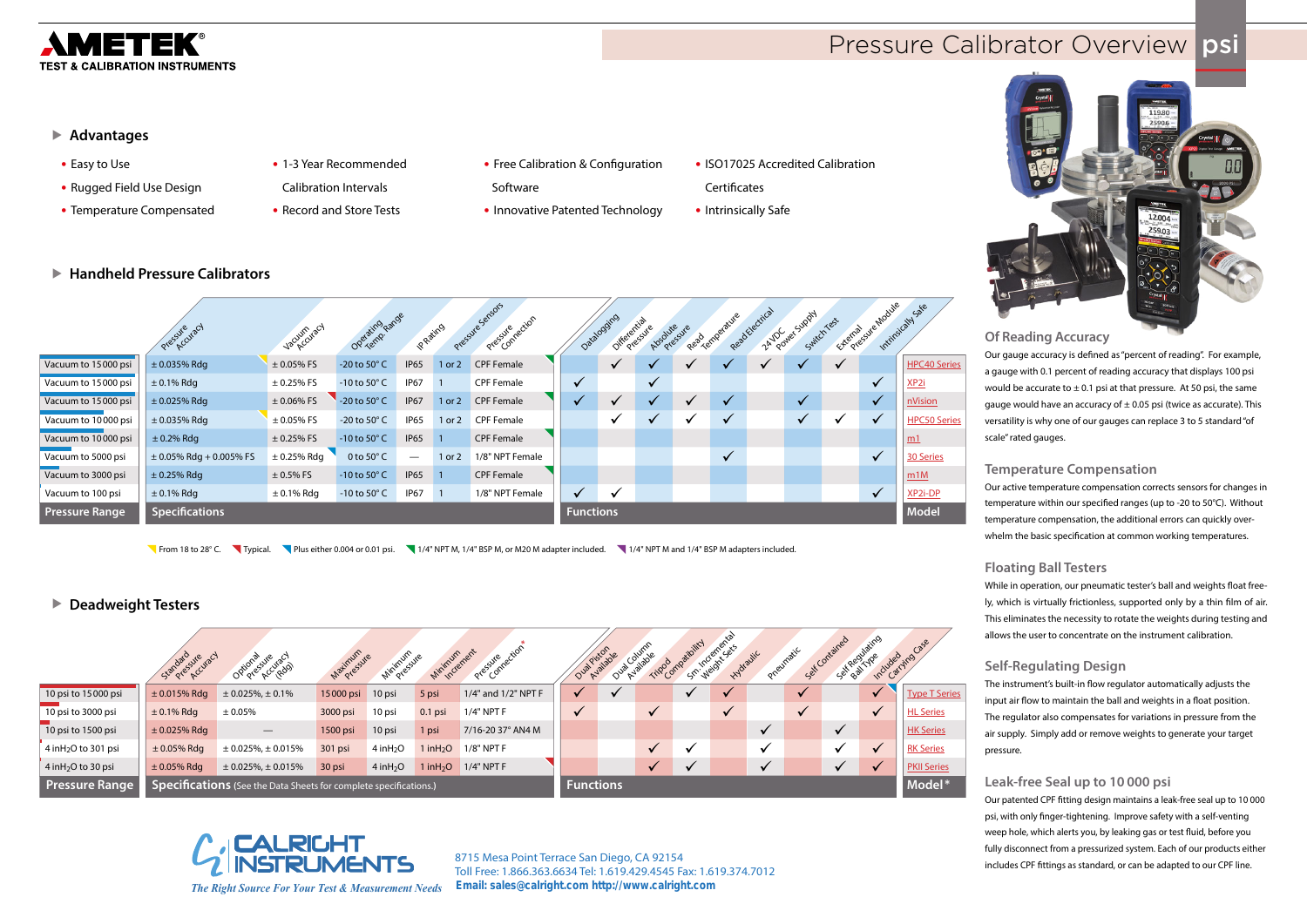

# **Pressure Calibrator Overview bar**

# ▶ Advantages

# **Of Reading Accuracy**

Our gauge accuracy is defined as "percent of reading". For example, a gauge with 0.1 percent of reading accuracy that displays 100 bar would be accurate to  $\pm$  0.1 bar at that pressure. At 50 bar, the same gauge would have an accuracy of  $\pm$  0.05 bar (twice as accurate). This versatility is why one of our gauges can replace 3 to 5 standard "of scale" rated gauges.

#### **Temperature Compensation**

Our active temperature compensation corrects sensors for changes in temperature within our specified ranges (up to -20 to 50°C). Without temperature compensation, the additional errors can quickly overwhelm the basic specification at common working temperatures.

#### **Floating Ball Testers**

While in operation, our pneumatic tester's ball and weights float freely, which is virtually frictionless, supported only by a thin film of air. This eliminates the necessity to rotate the weights during testing and allows the user to concentrate on the instrument calibration.

# **Self-Regulating Design**

The instrument's built-in flow regulator automatically adjusts the input air flow to maintain the ball and weights in a float position. The regulator also compensates for variations in pressure from the air supply. Simply add or remove weights to generate your target pressure.

#### **Leak-free Seal up to 700 bar**

Our patented CPF fitting design maintains a leak-free seal up to 700 bar, with only finger-tightening. Improve safety with a self-venting weep hole, which alerts you, by leaking gas or test fluid, before you fully disconnect from a pressurized system. Each of our products either includes CPF fittings as standard, or can be adapted to our CPF line.

- **•** Easy to Use
- **•** Rugged Field Use Design
- **•** Temperature Compensated

▶ Handheld Pressure Calibrators

**•** 1-3 Year Recommended

Calibration Intervals

- **•** Record and Store Tests
- **•** Free Calibration & Configuration Software
	-
- **•** Innovative Patented Technology
- **•** ISO17025 Accredited Calibration **Certificates**
- **•** Intrinsically Safe

|                       | Pressure uracy              | Vacuum de d     | Operating <sub>Range</sub> | P. Rating                |            | Pressive Sensors<br>Pressive exion |                  | Databoging<br>Oifferentiale | Absolute sure |                         | Read Lemperature | Read Electrical | ZAVOCaler Supply<br>SwitchTest | Exemployee Module | Intrinsically sale  |
|-----------------------|-----------------------------|-----------------|----------------------------|--------------------------|------------|------------------------------------|------------------|-----------------------------|---------------|-------------------------|------------------|-----------------|--------------------------------|-------------------|---------------------|
| Vacuum to 1000 bar    | $± 0.035%$ Rdg              | $± 0.05%$ FS    | -20 to 50°C                | IP65                     | $1$ or $2$ | <b>CPF Female</b>                  |                  |                             |               |                         |                  |                 |                                |                   | <b>HPC40 Series</b> |
| Vacuum to 1000 bar    | $± 0.1\%$ Rdg               | $\pm$ 0.25% FS  | -10 to 50 $^{\circ}$ C     | <b>IP67</b>              |            | <b>CPF Female</b>                  |                  |                             | $\checkmark$  |                         |                  |                 |                                | $\checkmark$      | XP <sub>2i</sub>    |
| Vacuum to 1000 bar    | $\pm$ 0.025% Rdg            | $\pm$ 0.06% FS  | -20 to 50° C               | <b>IP67</b>              | $1$ or $2$ | CPF Female                         |                  |                             | $\checkmark$  | $\overline{\mathbf{v}}$ | $\checkmark$     |                 | $\checkmark$                   | $\checkmark$      | nVision             |
| Vacuum to 700 bar     | $± 0.035%$ Rdg              | $\pm$ 0.05% FS  | -20 to $50^{\circ}$ C      | <b>IP65</b>              | 1 or 2     | <b>CPF Female</b>                  |                  | $\checkmark$                |               | $\checkmark$            | $\checkmark$     |                 | $\checkmark$                   | $\checkmark$      | <b>HPC50 Series</b> |
| Vacuum to 700 bar     | $\pm$ 0.2% Rdg              | $± 0.25%$ FS    | $-10$ to $50^{\circ}$ C    | <b>IP65</b>              |            | <b>CPF Female</b>                  |                  |                             |               |                         |                  |                 |                                |                   | m1                  |
| Vacuum to 300 bar     | $\pm$ 0.05% Rdg + 0.005% FS | $\pm$ 0.25% Rdg | 0 to 50°C                  | $\overline{\phantom{0}}$ | 1 or 2     | 1/8" NPT Female                    |                  |                             |               |                         | $\checkmark$     |                 |                                | $\checkmark$      | 30 Series           |
| Vacuum to 200 bar     | $\pm$ 0.25% Rdg             | $\pm$ 0.5% FS   | -10 to 50 $^{\circ}$ C     | <b>IP65</b>              |            | <b>CPF Female</b>                  |                  |                             |               |                         |                  |                 |                                |                   | m1M                 |
| Vacuum to 7 bar       | $\pm$ 0.1% Rdg              | $\pm$ 0.1% Rdg  | -10 to 50 $^{\circ}$ C     | IP67                     |            | 1/8" NPT Female                    |                  |                             |               |                         |                  |                 |                                | $\checkmark$      | XP2i-DP             |
| <b>Pressure Range</b> | <b>Specifications</b>       |                 |                            |                          |            |                                    | <b>Functions</b> |                             |               |                         |                  |                 |                                |                   | <b>Model</b>        |

|                       | Standard Area (curacy                                             | Optional syle urach        | Matimum   | Minimum Sure | Minimum Arenest | Pressure ection     |  | Oual piston de | Ova Columne<br>Tripod | patibility | Sm Weights ass<br>Hydraulic | Preumatic    |              | Set Contained | Set Regulating | included ing case    |
|-----------------------|-------------------------------------------------------------------|----------------------------|-----------|--------------|-----------------|---------------------|--|----------------|-----------------------|------------|-----------------------------|--------------|--------------|---------------|----------------|----------------------|
| 1 bar to 1000 bar     | $\pm$ 0.015% Rdg                                                  | $\pm$ 0.025%, $\pm$ 0.1%   | 15000 psi | 10 psi       | 5 psi           | 1/4" and 1/2" NPT F |  |                |                       |            |                             |              | $\checkmark$ |               |                | <b>Type T Series</b> |
| 1 bar to 225 bar      | $\pm$ 0.1% Rdg                                                    | ± 0.05%                    | 3000 psi  | 10 psi       | $0.1$ psi       | $1/4"$ NPT F        |  |                |                       |            |                             |              |              |               |                | <b>HL Series</b>     |
| 0.5 bar to 100 bar    | $\pm$ 0.025% Rdg                                                  |                            | 1500 psi  | 10 psi       | 1 psi           | 7/16-20 37° AN4 M   |  |                |                       |            |                             | $\checkmark$ |              | v             |                | <b>HK Series</b>     |
| 10 mbar to 20 bar     | $\pm$ 0.05% Rdg                                                   | $\pm$ 0.025%, $\pm$ 0.015% | 301 psi   | $4$ in $H2O$ | 1 in $H_2O$     | 1/8" NPT F          |  |                |                       |            |                             |              |              |               |                | <b>RK Series</b>     |
| 10 mbar to 2 bar      | $\pm$ 0.05% Rdg                                                   | $\pm$ 0.025%, $\pm$ 0.015% | 30 psi    | $4$ in $H2O$ | $1$ in $H2O$    | $1/4"$ NPT F        |  |                |                       |            |                             | v            |              |               | $\checkmark$   | <b>PKII Series</b>   |
| <b>Pressure Range</b> | Specifications (See the Data Sheets for complete specifications.) | <b>Functions</b>           |           |              |                 |                     |  |                |                       |            | Model*                      |              |              |               |                |                      |

From 18 to 28° C. Typical. Plus either 0.0003 or 0.001 bar. 1/4" NPT M, 1/4" BSP M, or M20 M adapter included. 1/4" NPT M and 1/4" BSP M adapters included.

# X **Deadweight Testers**



**8715 Mesa Point Terrace San Diego, CA 92154 Toll Free: 1.866.363.6634 Tel: 1.619.429.4545 Fax: 1.619.374.7012 Email: sales@calright.com http://www.calright.com**